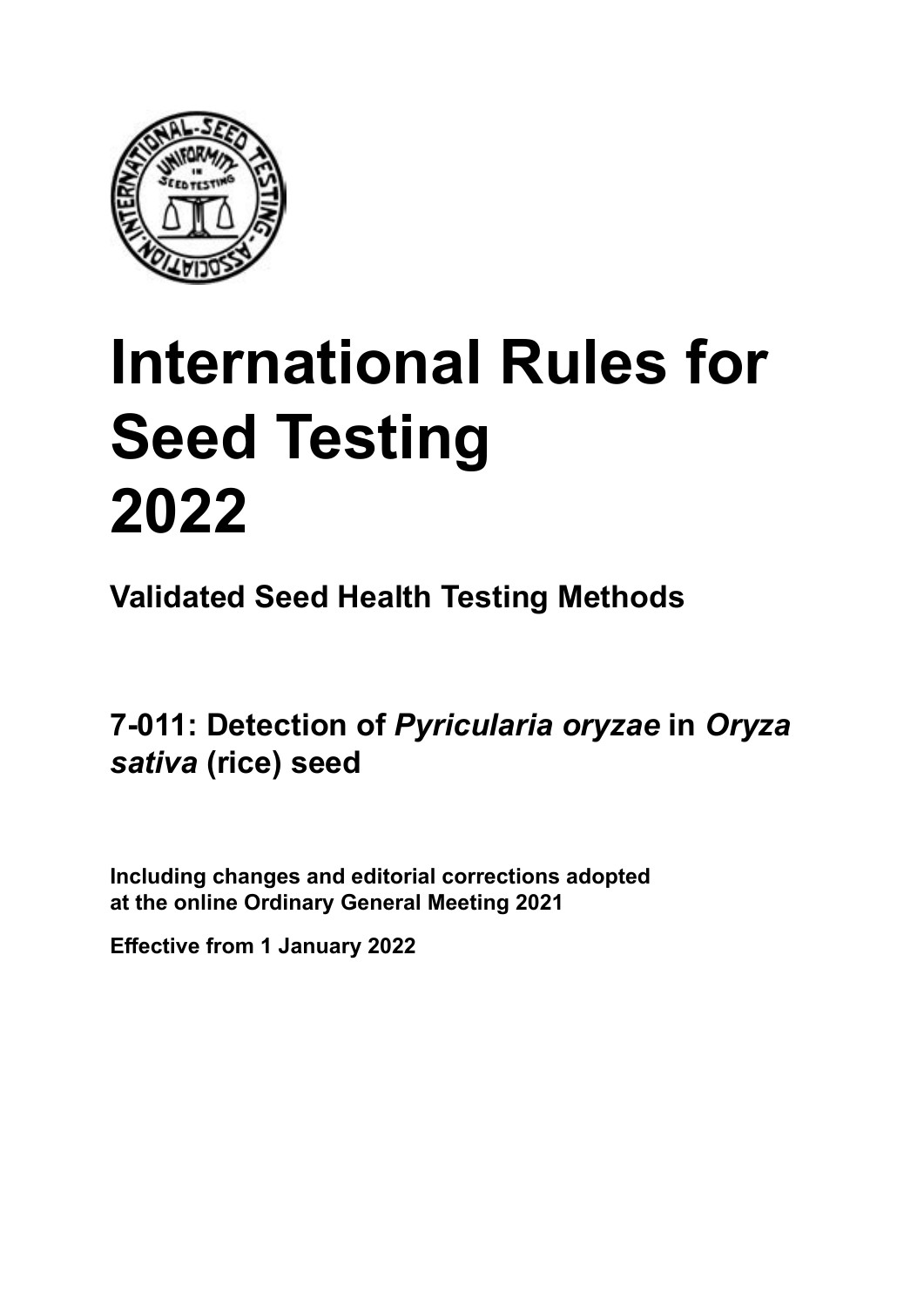## **Validation reports**

See References. Copies are available by e-mail from the<br>ISTA Secretariat at ista.office@ista.ch. ISTA Secretariat at ista.office@ista.ch.

lems relating to this method to the ISTA Seed Health Com-<br>mittee, c/o ISTA Secretariat. mittee, c/o ISTA Secretariat.<br>i Please send comments, suggestions or reports of prob-

## **Limitation de responsabilité Disclaimer**

Whilst ISTA has taken care to ensure the accuracy of the<br>methods and information described in this method description, ISTA shall not be liable for any loss or damage, etc.<br>resulting from the use of this method.<br>. resulting from the use of this method. Whilst ISTA has taken care to ensure the accuracy of the methods and information described in this method descrip-<br>tion, ISTA shall not be liable for any loss or damage, etc. tion, ISTA shall not be liable for any loss or damage, etc.<br>resulting from the use of this method.

## **Medidas de seguridad Sicherheitsmaßnahmen Sécurité Safety precautions**

Ensure you are familiar with hazard data and take Ensure you are familiar with hazard data and take<br>appropriate safety precautions, especially during weighing out of ingredients. It is assumed that persons carrying out this test are in a laboratory suitable for carrying out microbiological procedures and familiar with the principles of Good Laboratory Practice, Good Microbiological Practice, and aseptic techniques. Dispose of all waste materials in an appropriate way (e.g. autoclaving, disinfection) and in accordance with local health, environmental and safety regulations. Glade 7: Validated Deed Health Testing holes by Safety precentions and the Sacrifice of the New York (1991)<br>The Reference Could are analyzed by e-rust form one Summy you are Sanitar edit b hasned date and simular present<br>P microbiological procedures and familiar with the principles<br>of Good Laboratory Practice, Good Microbiological Practice,<br>and aseptic techniques. Dispose of all waste materials in<br>an appropriate way (e.g. autoclaving, disinf fallstoffe sind auf geeignete Weise und entsprechend der vor Ort über und Umwelt-<br>Sicherheits- und Umwelt- und Umwelt-Effective Counter of Nicholas Devel Teach Teach Teach Devel Safety precedutions<br>
Yaristotic energy of Safety precedutions and Safety precedutions of the United Safety precedutions of the United Sementary and Sementary and of Good Laboratory Practice, Good Microbiological Practice,<br>and aseptic techniques. Dispose of all waste materials in<br>an appropriate way (e.g. autoclaving, disinfection) and in Validation reports<br>
Since The Texture 1988 and the methods of the state of the state of the state of the state of the Since Conserved at a substitute of the Since Conserved at a substitute of the Since Conserved at the sta Ensure you are familiar with hazard data and take<br>appropriate safety precautions, especially during weighing<br>out of ingredients. It is assumed that persons carrying<br>out this test are in a laboratory suitable for carrying o

## **Nota sobre el uso de traducciones Anmerkung zur Benutzung der Übersetzungen Note on the use of the translations**

The electronic version of the International Rules for Seed Testing includes the English, French, German and Spanish versions. If there are any questions on interpretation of the ISTA Rules, the English version is the definitive version. The electronic version of the International Rules for Seed Testing includes the English,<br>French, German and Spanish versions. If there are any questions on interpretation of the<br>ISTA Rules, the English version is the defin The electronic version of the International Rules for Seed Testing includes the English,<br>French, German and Spanish versions. If there are any questions on interpretation of the

Published by **Extending Association (ISTA)** The International Seed Testing Association (ISTA) Zürichstr. 50, CH-8303 Bassersdorf, Switzerland

© 2022 International Seed Testing Association (ISTA)

Alle Rechte vorbehalten. Kein Teil dieses Werkes darf in irgendwelcher Form oder durch Online ISSN 2310-3655

All rights reserved. No part of this publication may be reproduced, stored in any retrieval All rights reserved. No part of this publication may be reproduced, stored in any retrieval<br>system or transmitted in any form or by any means, electronic, mechanical, photocopying,<br>recording or otherwise, without prior per recording or otherwise, without prior permis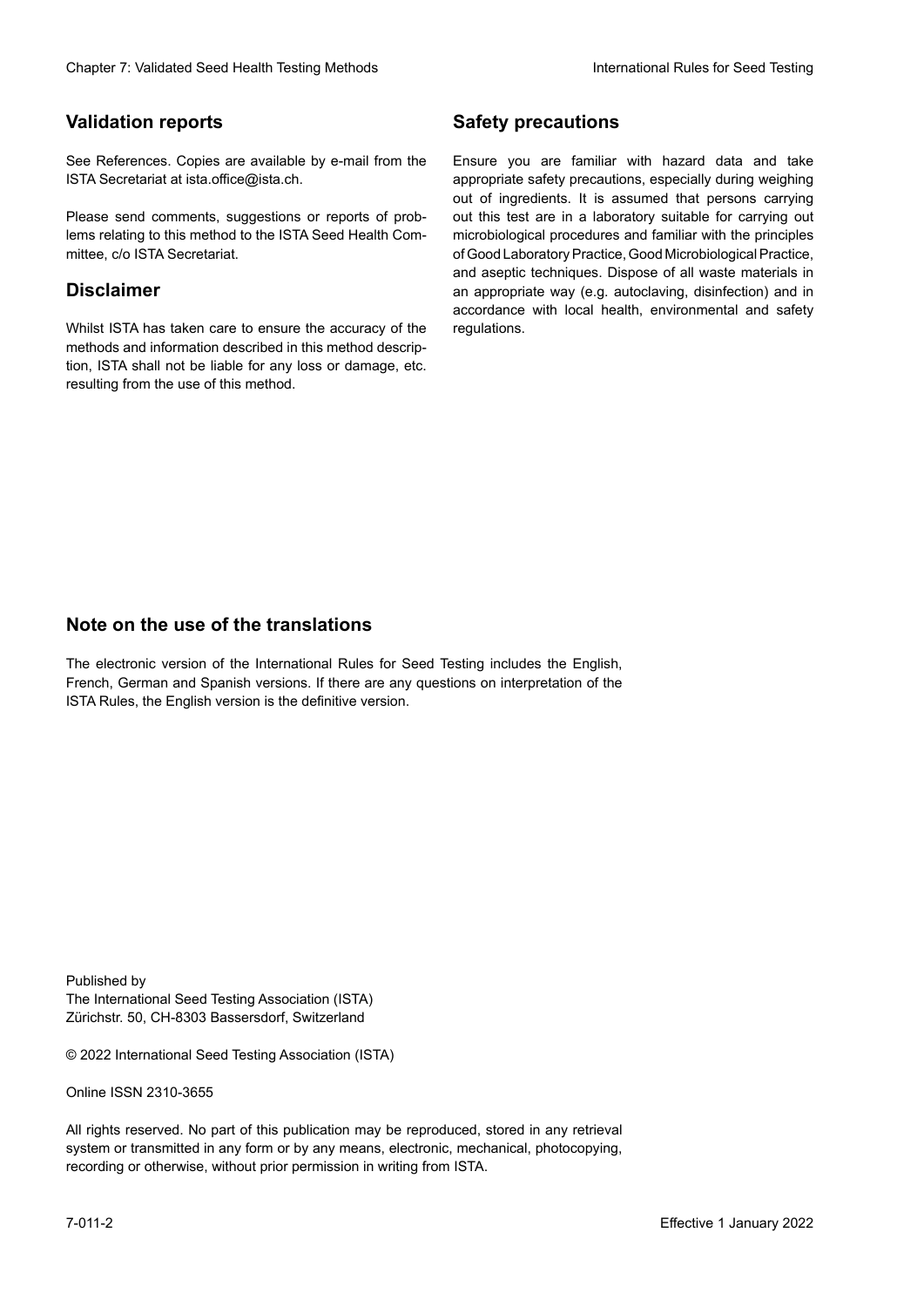# 7-011: Detection of *Pyricularia oryzae* in *Oryza sativa Oryza sativa* **(arroz)** *Oryza sativa***(Reis) (rice) seed**

**Host:** *Oryza sativa* L.

- **Pathogen(s):** Magnaporthe grisea (Hebert) Barr (Imper-<br>fect state *Pyricularia oryzae* Cayara syn *P* grisea) imperfecto *Pyricularia oryzae* Cavara, syn. *P*. *grisea*) fect state *Pyricularia oryzae* Cavara, syn. *P*. *grisea*)
- Prepared by: ISTA-PDC Method Validation Sub-committee Sub-committee

**Autores:** ISTA-PDC Method Validation Sub-committee **Autoren:** ISTA-PDC Method Validation Sub-committee **Authors: ISTA BDC Mathod Validation Sub committed Authors:** ISTA-PDC Method Validation Sub-committee

### **Povision bistory Revisionsstand Historique de la révision Revision history**

- Versión 1.0, 2000-07-13 Version 1.0, 2000-07-13 version 1.0,  $2000 - 07 - 13$
- VEISION 1.0, 2000-07-15<br> $P_1: 12001, 1120$ : J. Sheppard, V. Cocker  $Revisea 2001-1.$ Revised 2001-11-20: J. Sheppard, V. Cockerell
- Reprinted 2003
- $\text{Keprinted } 2003$ Version 1.1, 2008-01-01: Treated seed revised; Reporting results revised
- Version 1.2, 2014-01-01: Clarification of blotter preparation and incubation; addition of positive control

Version 1.3, 2016-01-01: New Figure 1

- Version 1.4, 2017-01-01: Reporting results revised
- Version 1.5, 2021-01-01: Sample preparation changed to Sample size and paragraph revised

# **Background**

This method was originally published in the *ISTA Hand*book of Seed Health Testing in November 1964 as S.3. No. 12 and revised in 1981 by S. B. Mathur, Institute of Seed Pathology for Developing Countries, Copenhagen,<br>Denmark The method was incorporated into the newly Denmark. The method was incorporated into the newly revised *Annexe to Chapter* 7 in 2002 from the 1999 edition of the ISTA Rules. The method was reviewed by the ISTA Seed Health Committee in 2006 (Cockerell & tion of the ISTA Rules. The method was reviewed by the ISTA-Seed Health Committee in 2006 (Cockerell & Koenraadt, 2007) with the recommendation to accept for<br>a further five years. a further five years.  $\alpha$  further into journ. International Rule International Rule International Rule Chapter 7: Validated Seed Health Testing Methods<br> **CritiCal Second<br>
Health Chapter 7: Validated Seed Health Testing Chapter 8: Sample size<br>
Herman Chapter Seconds C** 

# **Treated seed**

Este método no ha sido validado para la determinación de **Behandeltes (gebeiztes) Saatgut Semences traitées** This method has not been validated for the determination *Pyricularia organización* de la semilla de la semilla de la semilla de la semilla de la semilla de la semilla de la semilla de la semilla de la semilla de la semilla de la semilla de la semilla de la semilla de la semilla of Pyricularia oryzae on treated seed. Seed treatments may affect the performance of the method. (Definition of treatment: any process, physical, biological or chemical, to which a seed fot is subjected, including seed coatings. See  $(7.2.3.)$ peutent affecter la performance de la performance de traitement in the value of the process, physical, biological or chemical, to which a seed lot is subjected, including seed coatings. See 7.2.3.) to which a seed lot is subjected, including seed coatings.

# **Sample size**

The sample (total number of seeds tested) size to be tested depends on the desired tolerance standard (maximum acceptable percentage of seeds infested) and detection limit ceptable percentage of seeds infested) and detection limit tadas) y del límite de detección (número mínimo teóri-und der Nachweisgrenze (theoretische Mindestzahl von de la limite de détection (nombre minimum théorique de (theoretical minimum number of pathogen propagules per seed which can be detected). The minimum sample<br>size should be 400 seeds. por secu when can se accesse, The minimum sumpre size show per seed which can be denoted, The Himman sample size should be 400 seeds.

# **Materiales Material MatérielMaterials**

- Reference material: reference cultures or other appropriate material
- Media: blotters (filter paper), e.g. Whatman No. 1 or equivalent
- Petri dishes: when sowing density is given by a number of seeds per Petri dish, a diameter of 90 mm is assumed assumed
- **Incubator:** capable of operating in the range  $22 \pm 2$  °C. **Incubator:** capable of operating in the range  $22 \pm 2$  °C.<br>To stimulate sporulation, alternating 12 h periods of darkness and near-ultraviolet light (NUV) during indarkness and near-ultraviolet light (NUV) during incubation are recommended. The recommended source cubation are recommended. The recommended source<br>is the *black light* fluorescent lamp (peak at 360 nm)<br>but daylight fluorescent tubes are satisfactory but daylight fluorescent tubes are satisfactory To stimulate sporulation, alternating 12 h periods of

#### **Métodos Methoden MéthodesMethods**

- 1. Pretreatment: None.
- 2 Blotter method:
- 2.1 Place three layers of 90 mm filter paper in each plate and soak with sterile distilled/deionised water. Drain away excess water. away excess water.<br>2.2 Aseptically place 25 seeds, evenly spaced, on the sur-
- $\frac{1}{2}$  face of the filter paper in each dish.
- 2.3 Positive control (reference material): Aseptically place seeds in an appropriate number of plates to ob-<br>tain the reference sultane an-alote a n-ference sultane place secus in an appropriate namber or plates to obtain the reference culture, or plate a reference culture place a perception de referencia, o sembrar el cultivo de referencia, o sembrar el cultivo de referencia, o sembrar el cultivo de referencia, el cultivo de referencia, el cultivo de referencia, el cultivo de referencia, el el cultivo de referencia en el medio. El número de places reguliera will depend on the level of contamination of the positive-control  $\mathcal{L}$  declines de semillas de semillas de semillas de semillas de semillas de semillas de semillas de semillas de semillas de semillas de semillas de semillas de semillas de semillas de semillas de semillas de semillas zahl von Petrische verteilen verteilen verteilen verteilt den sollt on media. The number of plates required will depend  $\frac{3.5 \text{ cm}}{2.1 \text{ cm}^2}$ semente répetition de manière assemble au présentant on media. The number of plates required will depend seed lot.
- $3.$  Incubation: 7 days at  $22^\circ$ C in alternating cycles of medoation.  $\frac{1}{2}$  and  $\frac{1}{2}$  control and the control of the set of the set of the control position de control position during  $\frac{1}{2}$  control position de control position de contrôle position de contrôle position 12 n darkness and 12 n ngm, preferably NOV. If the<br>filter paper dries out during incubation, add an appropriate amount of sterile distilled/deionised water propriate amount or sterile distilled/defonised water<br>onto the paper, usually after 3 days of incubation. Avoid touching the seeds as adding water can cause  $\frac{12}{12}$  h Dunkelheit. Wenn die Filterpapier während der während der während der während der während der während der während der während der während der während der während der während der während der während der währe cross-contamination. seed for.<br>3. Incubation: 7 days at 22 °C in alternating cycles of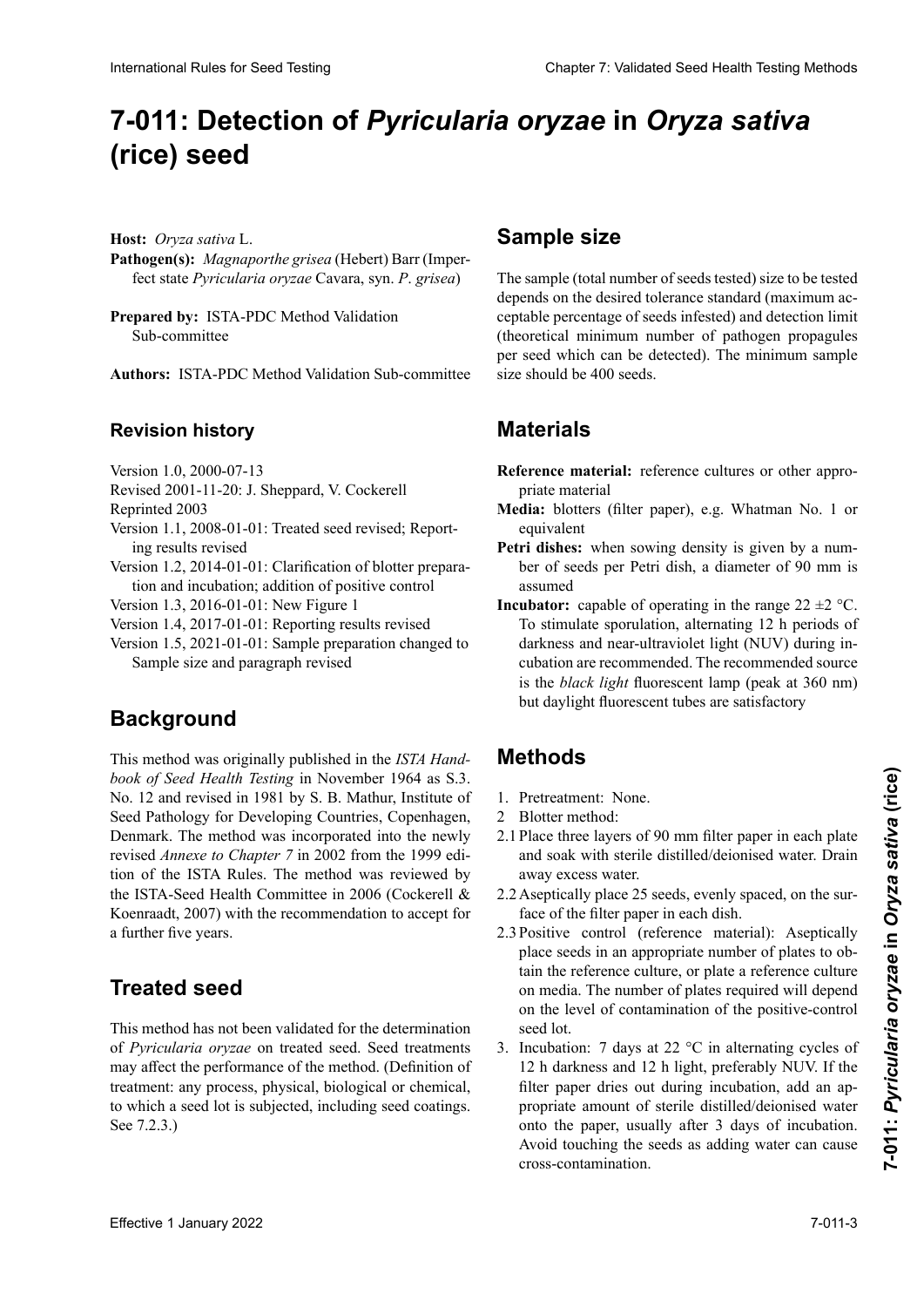4. Examination: Examine each seed at  $\times$ 12–50 magnification for conidia of *P. oryzae*. Generally, the fungus cation for conidia of *P. oryzae*. Generally, the fungus produces small, inconspicuous, grey to green colonies on glumes (Fig. 1), consisting of short, delicate, nies on glumes (Fig. 1), consisting of short, delicate,<br>conidiophores carrying clusters of conidia at their tips.<br>The growth rarely covers the whole seed. In doubtful conidiophores carrying clusters of conidia at their tips. The growth rarely covers the whole seed. In doubtful<br>cases confirmation may be made by examining conid-<br>ia at ×200 magnification. Conidia are typically obpycases confirmation may be made by examining conidia at ×200 magnification. Conidia are typically obpy-<br>riform (Fig. 2) hygline, truncated with a short tooth at riform (Fig. 2), hyaline, truncated with a short tooth at<br>the base. 2-septate, usually with a pointed acute apex the base, 2-septate, usually with a pointed acute apex, mento de 200**×**. Los conidios son típicamente pirifor-mig)(Abb. 2), hyalin, abgestumpft mit einem kurzen les conidies au grossissement **×**200. Les conidies sont 20–25 µm **×** 9–12 µm. mes (Fig. 2), hialinos, truncados con un diente con un diente con un diente con un diente con un diente con un<br>Externe corto en un diente con un diente corto en un diente corto en un diente con un diente corto en un dient typiquement pyriformes (Fig. 2, 3), hyalines, tronquées (Fig. 2, 3), hyalines, tronquées (Fig. 2, 3), hyalines, tronquées (Fig. 2, 3), hyalines, tronquées (Fig. 2, 3), hyalines, tronquées (Fig. 2, 3), hyalines, tronquées (

la base, 2-septados, generalmente con un ápice agudo Zähnchen an der Basis, zweifach septiert, gewöhnlich mit einer scharfen Spitze, 20–25 **<sup>×</sup>** 9–12 µm. is essential that the seed is very carefully examined under a stereoscopic interoscope octween 25 50 magin<br>fication. Care must be taken not to confuse *Pyricularia*  $s_{\text{scatt}}$  semillation and  $s_{\text{scatt}}$  as examined must be examined must be examined must be examined must be examined must growm with that of a common saprophyte,  $cuavsporum$ . Clusters of a few condia with acute tips, on short pale comidiophores, viewed under stereoscopic microscope, are manophores, viewed under stereoscopic microscope, are<br>diagnostic for *Pyricularia*. In *Cladosporium*, the numerous conidia are grouped as in a 'brush' on comparatively long, dark conidiophores. In doubtful cases, conidia must be examined at higher magnifications, ×200–400. Com-<br>pare with positive control. pare with positive control. Clearly 2. Validierte Description (1. Januar 2022) ab 1. Januar 2022) is the control of the same of the same of the same of the same of the same of the same of the same of the same of the same of the same of the same of t der a stereoscopic microscope between **×**25–50 magniremarques Stereomikroskop bei 25- bis 50-facher vergrößen der *P. organisation* correcte de *P. organisation* correcte de *P. organisation* correcte de *P. organisation* correcte de *P. organisation* correcte de *P. organi* Chaos 7 Voldated Seat Health Toring Mathos 1<br>
4. Example, the members of the control of the control of the control of the control of the control of the control of the control of the control of the control of the control o **Notes:** For correct identification of *P. oryzae* on seed, it is assembled that the seed is very extremited un growth with that of a common saprophyte, *Cladosporium*.

### deben ser examinados a mayores aumentos, 200–400**×**. Se **General methods** die Konidien bei einer 200- bis 400-fachenVergrößerung zu untersuchen. Mit Positivkontrolle vergleichen.

- sessing whether or not the variation in results within about the accuracy of the results. Suitable tolerances,<br>which can be applied to most direct seed health tests,<br>can be found in Table 5B Part 1 of Chapter 5 of the which can be applied to most direct seed health tests, which can be applied to most direct seed health tests,<br>can be found in Table 5B Part 1 of Chapter 5 of the ISTA Rules, or Table G1 in Miles (1963). **Checking tolerances:** Tolerances provide a means of asor between tests are sufficiently wide as to raise doubts
- Reporting results: The result of a seed health test should indicate the scientific name of the pathogen<br>detected and the test method used. When renorted on detected and the test method used. When reported on an ISTA Certificate, results are entered under 'Other Determinations'. should indicate the scientific name of the pathogen<br>detected and the test method used. When reported on<br>an ISTA Certificate, results are entered under 'Other Effective 1 January incerion of *Pyricularia oryzac* and *Ophio*<br> **Effective 1 Alternative 1963.** In the *Orean parameteric of the phytopahological Society of Japan, 2, 245-275.*<br> **Reporting results:** The result of a seed detected and the test method used. When reported on

The report must indicate the number of seeds tested. In the case of a negative result (pathogen not detect-<br>ed), the results must be reported as 'not detected'. ed), the results must be reported as 'not detected'. ed), the results must be reported as not detected.<br>In the case of a positive result, the report must indi-

dos de bajo de bajo de bajo de de deservados bajos de terminaciones de deservados de terminaciones de terminaciones care the percentage of infected secus.  $\frac{1}{2}$  in the case of a positive result, the report mas der in percentage of interted secus. m in case of a positive result, in cate the percentage of infected seeds.

#### $\Omega$ uality esquiranos tectus dos resultados de ben ser informados de ben ser informados como entre electron de ben ser informados co<br>Entre electron de ben ser informados como electron de la como de la como de la como de la como de la como de l Im Falle eines negativen Ergebnisses (Krankheitser-té), les résultats doivent être rapportés comme « non **Quality assurance**

#### detectado'.  $C$ nical control politis ( $C$ r) reger nicht nicht nach die Ergebnisse als "nicht nach die Ergebnisse als "nicht nach nach gewiesen" berichtet <br>"Die Ergebnisse als "nicht nach die Ergebnissen" berichtet werden. Die Ergebnissen als die Ergebnissen werden.  $m$  Falle eines positive (Pr $\epsilon$ ) Dans le cas d'un résultat positif, le rapport doit indi-Critical control points (CCP)

indicar el porcentaje de semillas infectadas richt den Prozentsatz infizierter Samen angeben. None listed.

# **Aseguramiento de calidad Qualitätssicherung Assurance qualité References**

The following references are extracted from the *ISTA* S. B. Mathur, 1981. *Handbook of Seed Health Testing*, Working Sheet No. 12,

- **References** *References <b>C include 1 containst 1 contains 3, 1980, 1980, 1980, 1980, 1980, 1980, 1980, 1980, 1980, 1980, 1980, 1980, 1980, 1980, 1980, 1980, 1980, 1980, 1980, 1980, 1980, 1980, 1980, 1980, 1980, 1980, 19* Handbook of Seed Health Testing, Series 3, 1966, *Proceed-*1045–1115.
- Mahdi, M. T. (1968). Comparative study for evaluating methods for detecting *Pyricularia oryzae* Cav. on rice seed. *Proceedings of the International Seed Testing Association*, **33**, 603–607.
- Handbook of Seed Health Testing, Series 3, 1966, *Proceed-*Mathur, S. B. (1973). *Report on Comparative Seed Health ings of the International Seed Testing Association*, **30**, *Testing of Rice and Maize conducted by the members of the Working Group on Tropical and Subtropical of the Working Group on Tropical and Subtropical Greals.* Presented at the Fourteenth International methods for detecting *Pyricularia oryzae* Cav. on rice Workshop on Seed Pathology, held in Minneapolis, U.S.A., 37 p. Mimeograph. Copenhagen.
- Mathur, S. B. (1978). Report on the Working Group on *Testing of Rice and Maize conducted by the members*  Tropical and Subtropical Crops. In the *Report on the of the Working Group on Tropical and Subtropical Sixteenth International Workshop on Seed Pathology*, ISTA-PDC, Karlsruhe. 63 p. Mimeograph, Karlsruhe.
- Miles, S. R. (1963). Handbook of tolerances and of measures of precision for seed testing. Proceedings of the *International Seed Testing Association*, 28 (3), 525– Tropical and Subtropical Crops. In the *Report on the*  686.
- *Sixteenth International Workshop on Seed Pathology*, Neergaard, P., Lambat, A. K. & Mathur, S. B. (1970). Seed Health testing of rice III. Testing procedures for detection of *Pyricularia oryzae* Cav. *Proceedings of the* sures of precision for seed testing. *Proceedings of the International Seed Testing Association*, **35**, 157–163.
- Ou, S. H. (1972). *Rice Diseases*. Commonwealth Mycological Institute, Kew, Surrey, England. 368 pp.
- Suzuki, H. (1930). Experimental studies on the possibilities of primary infection of *Pyricularia oryzae* and *Ophio*bolus miyabeanus internal of rice seeds. Annals of *International Seed Testing Association*, **35**, 157–163. *the Phytopathological Society of Japan,* **2,** 245–275. (*Review of Applied Mycology*, 9, 556).  $\mathcal{L}$  Institute, Kew, Surrey, England. 368 pp. 368 pp. 368 pp. 368 pp. 368 pp. 368 pp. 368 pp. 368 pp. 368 pp. 368 pp. 368 pp. 368 pp. 368 pp. 368 pp. 368 pp. 368 pp. 368 pp. 368 pp. 368 pp. 368 pp. 368 pp. 368 pp. 368

### of primary infection of *Pyricularia oryzae* and *Ophio-***Validation references** *bolus miyabeanus* internal of rice seeds. *Annals of*

*the Phytopathological Society of Japan,* **2,** 245–275. **Studied in international comparative testing:** 1960, (*Review of Applied Mycology*, **9**, 556). 1963, 1964, 1973 und 1978.